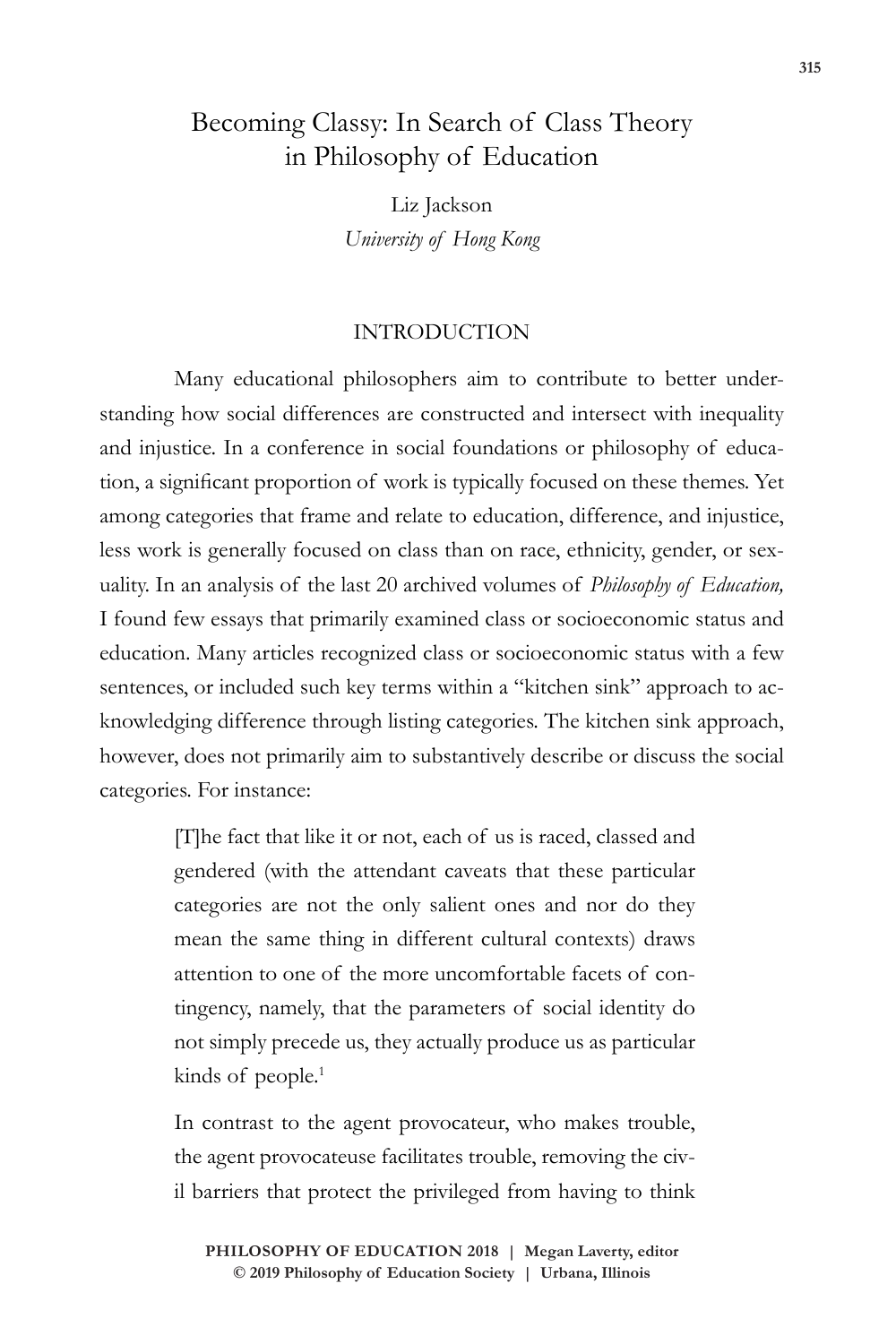about racism, homophobia, heterosexism, sexism, ethnocentrism, xenophobia, and class bias … 2

In contrast, much more work in the archive has focused on race, ethnicity, gender, and sexual orientation. The terms and related concepts can also be found in the kitchen sink. However, they are often given more critical theoretical treatment, aimed at developing understanding of their impact on identity and relations in education and society. While few essays in twenty years focused on contributing to a theoretical understanding of class, in most years more than one essay aimed at further developing understanding of race, racism, or whiteness, for example.

Sometimes a lack of work on a topic can indicate lack of interest, which reflects inattentiveness to or possible misrecognition of the topic's significance: in this case, the impact of class on educational and other forms of injustice. Yet this is not the only possible explanation. Perhaps class is well understood in the field, through scholarship and experience. That class is frequently mentioned, if not deeply examined, in the archive suggests this could be the case. I explore these possibilities here. First, I consider how class can be conceptualized in the context of philosophy of education essays that focus on difference in the case of identity and race, gender, or sexuality—categories more commonly theorized in the archive. I reflect here on the extent to which insights about one category have implications for the others. Second, I reflect on my experience autobiographically to consider how scholarly understandings of identity, privilege, and authority intersect in paradoxical ways in relation to class. One point I make is that while class experiences are lived as racial and gendered experiences are, recognition in this case entails a different approach than that used to recognize and respond to other forms of oppression. This essay thus aims to build a foundation for critical and systematic work about class in educational theory in the future.

#### IS CLASS LIKE RACE OR GENDER?

As previously mentioned, class is often acknowledged via the kitchen

**P H I L O S O P H Y O F E D U C A T I O N 2 0 1 8**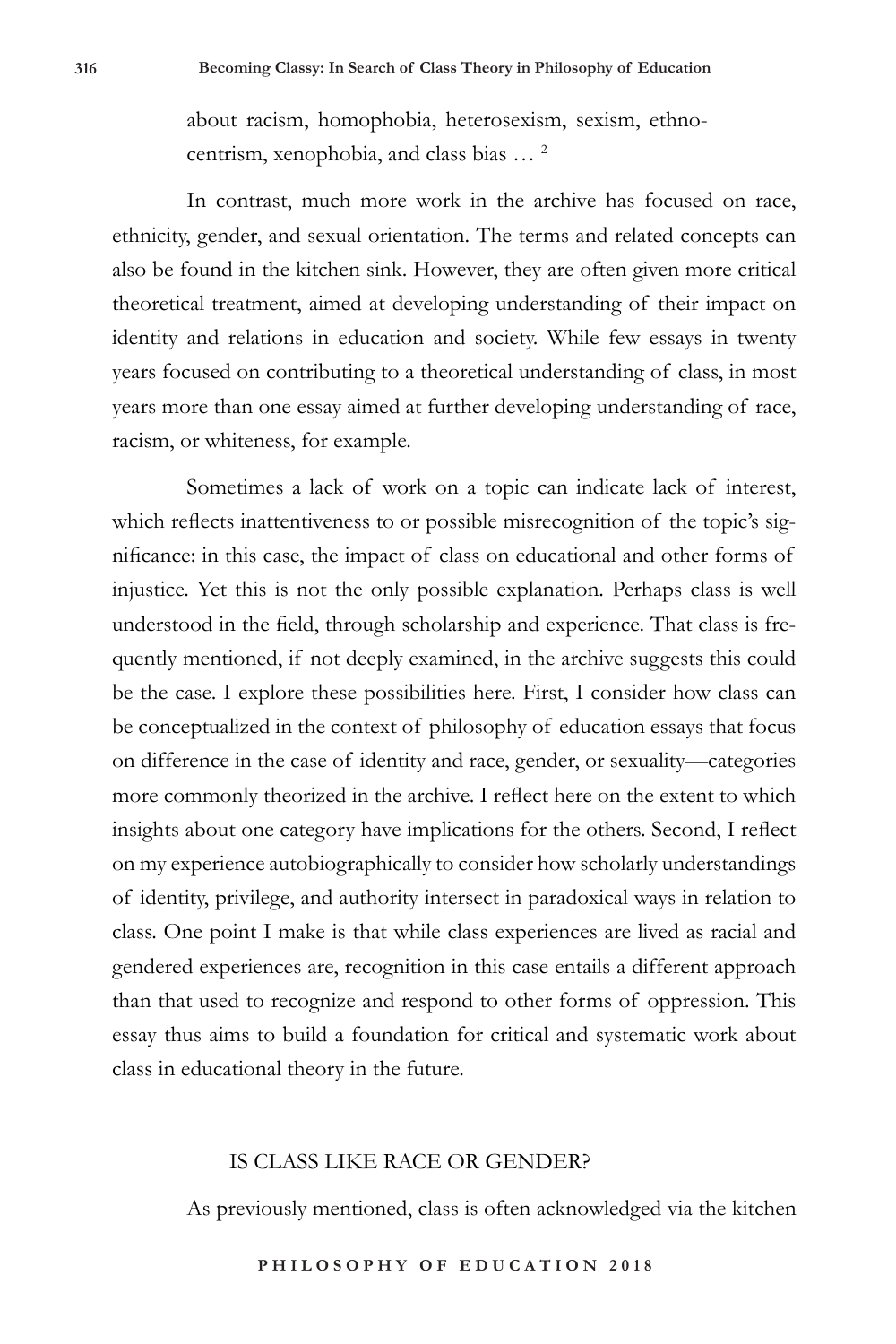sink as a signifier of advantage and disadvantage in society. The kitchen sink operates (sometimes intentionally, but not necessarily) to group together in a basic way race, class, gender, and more. It would not be unreasonable for a reader to interpret that such language implies a kind of equivalency: if something is said about one form of disadvantage, something similar or related could be said about the other forms.

However, it is easy to find counterexamples where class is not akin to race or gender. Possibilities for and implications of passing and fluidity, in identity and social relations, provide a vivid example. By "passing" I mean here a slippage or transcendence of status that can take place, indicating fluidity in the category, in contradiction to commonplace assumptions that the category (class, race, gender, or others) is objective, permanent, and universally understood and assessable. *Class* passing, and class transformation (mobility), are usually regarded in privileged social and professional environments and academic discourse as unproblematic, if not good.<sup>3</sup> However, the social understandings of passing or transformation in relation to *race* and *gender* (or *sexual orientation*) are different.

When it comes to race, the contingency of passing is often observed as an instantiation of arbitrary racialized oppression. That one can change race, intentionally or unintentionally, in the context of racism has been explored by Awad Ibrahim. As he notes:

> I was not considered "Black" in Africa, though I had other adjectives that patched together my identity, such as "tall," "Sudanese," "academic," "basketball player," and so on. In other words, except in South Africa, race is not "the" defining social identity in Africa. However … in direct response to the historical representation of Blackness and the social processes of racialization and racism … these antecedent signifiers, adjectives become secondary to my Blackness, and I retranslate my being: I become Black.4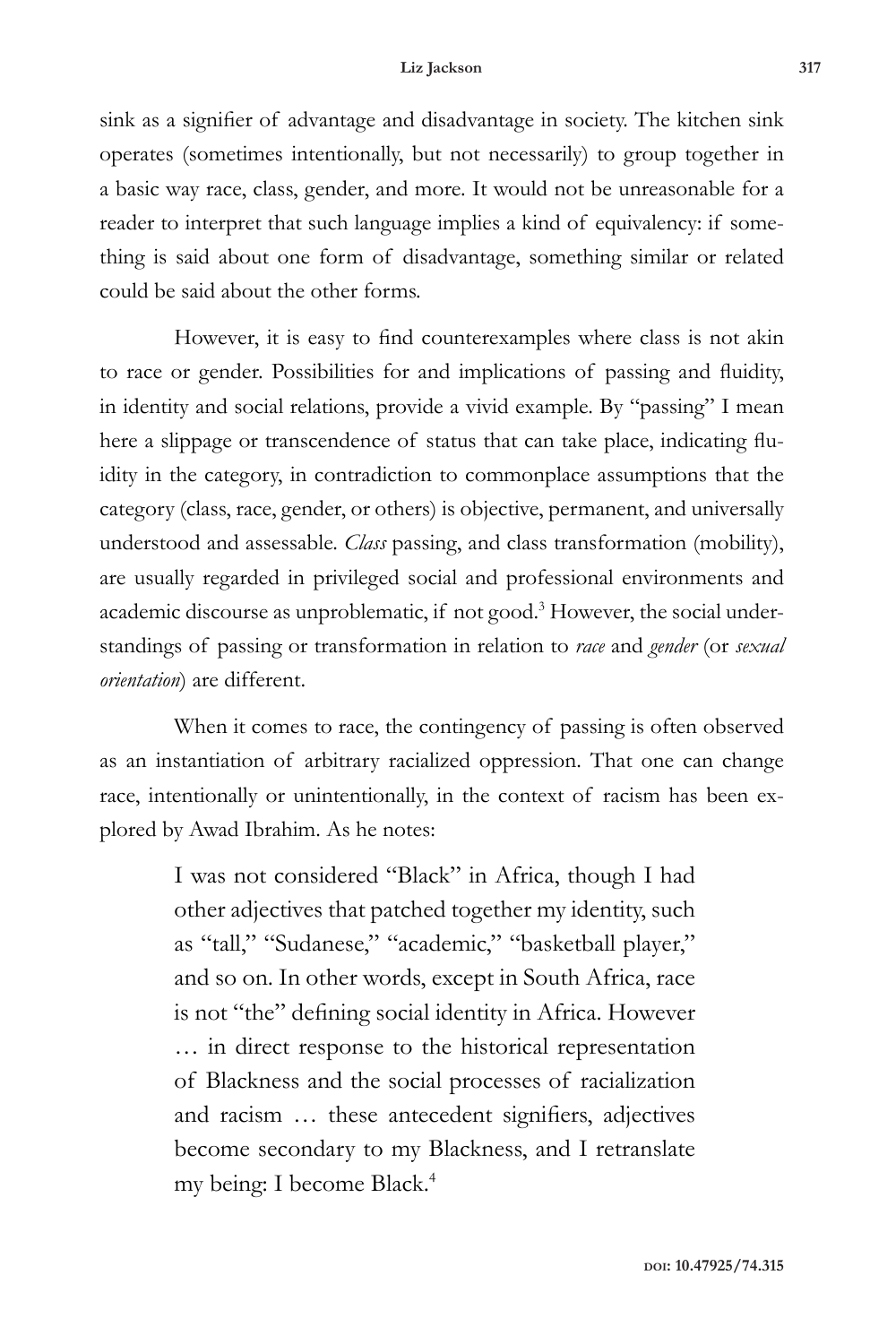Ibrahim goes on to describe being stopped by police in Toronto searching for "a dark man with a dark bag."5 Ibrahim's story of racialization highlights the boundary of becoming, and how racialization as a process negatively impacts people based on arbitrary judgments in racist society. James Weldon Johnson's *The Autobiography of an Ex-Colored Man* tells Johnson's story of first identifying as white, until he is recognized by his teacher and principal one day as black ("colored").<sup>6</sup> Like Ibrahim, Johnson confronts a contrast between his own sense of self versus racist social expectations. For people who are seen as white and stay in contexts where white is seen as normal, such questioning of oneself in relation to others is not likely to occur in this way. Such phenomena of race fluidity in the context of oppressive racialization has prompted reflection on how white people can know, see, and problematize their racial identity as arbitrary yet personally beneficial, an emergent theme of educational theory.7

Stories of race passing and fluidity help deconstruct oppressive processes in a society that is unjust with regard to race. While they demonstrate the arbitrariness of race as a construction, social justice educators see "color-blindness" as a denial of the ongoing harms of racism, which remain inescapable for many people without structural change.8 Ignoring race and racialization is not regarded as a solution, but as part of the problem, as people of color are blamed and treated as deficient within racist society, lacking recognition of racism. The notion of deliberate passing from white to black also remains taboo in this context. The recent negative public treatment both of Rachel Dolezal, a white woman who seemed to become black (or trick people into thinking she was black), and Rebecca Tuvel, a scholar whose *Hypatia* article rationalized Dolezal's transformation in part, signal societal discomfort with racial fluidity.<sup>9</sup> Although an ideal world would enable people to create their own identities rather than have race ascribed externally to them, in the real world many are presumed unable to change their race; in this context, Dolezal seemed to exploit personal possibilities for ra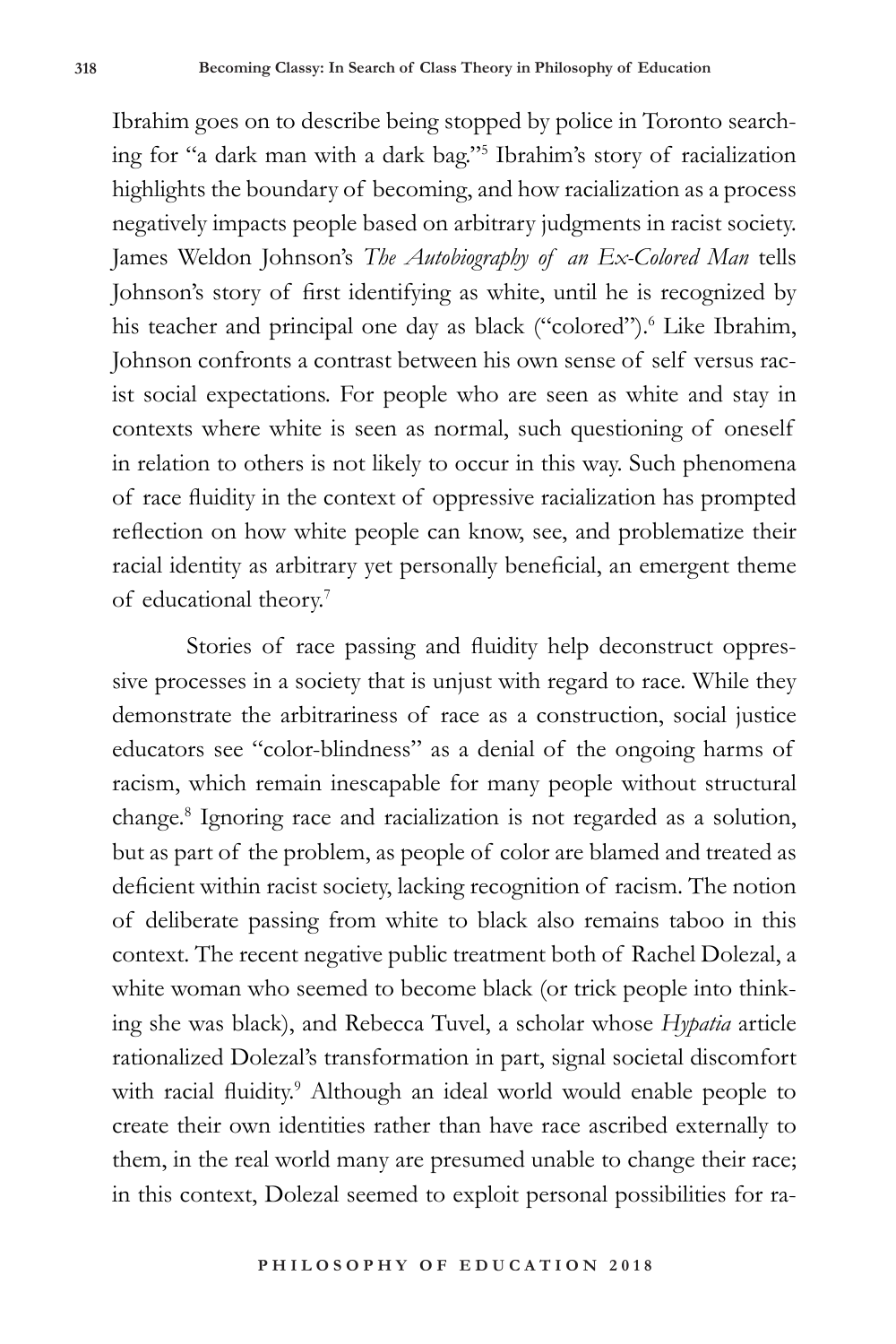cial fluidity for personal gain.

With gender and sexual orientation, the situation is different. Like racism, sexism, transphobia, and homophobia are harmful and operate in oppressive ways. Yet in this case, gender and orientation passing are more broadly regarded as possible, while both are also increasingly held as fluid and open.<sup>10</sup> In relation, while the outing and shaming of Dolezal is normalized and regarded largely as unproblematic, given rejection of her case as ethical or legitimate passing, the undesired outing of an LGBTQ person or the dead-naming of a trans person is regarded as ethically harmful, depriving people of respect and dignity. In contrast with Dolezal's case, that people should not be "outed" against their desires, but respected in relation to how they wish to be identified, is regarded here as appropriate recognition in unjust gendered, sexist, transphobic, and homophobic circumstances.<sup>11</sup>

In contrast to these cases, (upward) class passing is rarely seen as "passing," but is held as normal, acceptable, good transformation, as class mobility. One can transform herself, according to meritocratic discourse, through education, hard work, networks, etc., from lower-class or working-class to middle-class. It is not seen as deceptive to become middle-class; there is no discourse that one should be "out" to be authentic, or that strict borders should distinguish class identities today. Although one can imagine morally problematic class-based "outing," recognizing a person's past lower-class status (or actual upper-class status) is not widely seen as harmful today, because upward mobility is viewed as good. Thus, politicians and elites often emphasize how they "pulled themselves up by the bootstraps," in contrast with "being born with a silver spoon."

In much writing on race, gender, and sexuality, philosophers of education describe their experiences, of being white or black, man or woman, straight or LGBTQ. In a sense, their essays are testimonies that seek to acknowledge complex positionality and intergroup relations against the backdrop of harmful ideological systems. Many also describe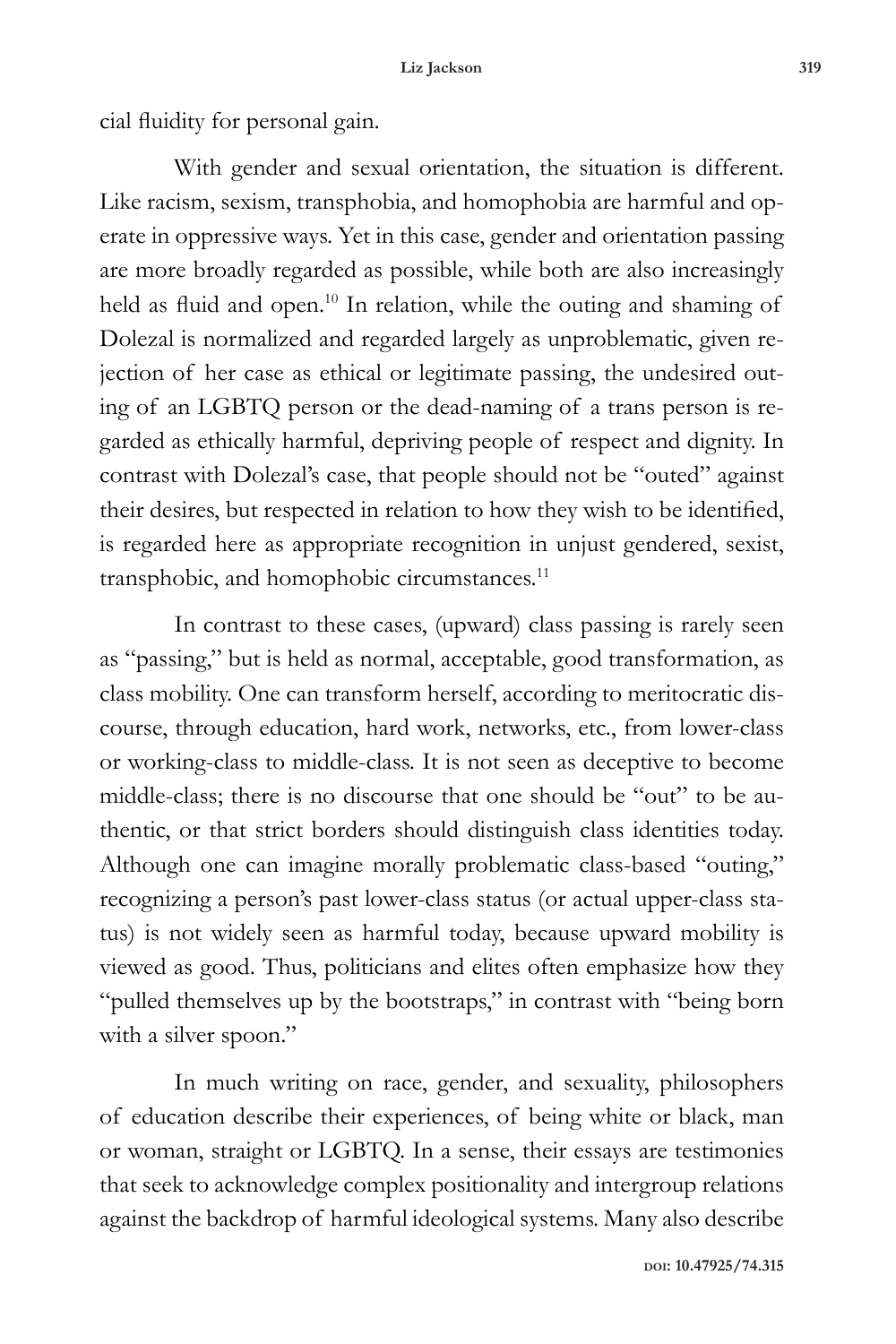themselves as "working-class," "middle-class," or similar. The use of autobiographical discourse in the field reflects in part a sense of moral obligation to write from a personal rather than universal position in relation to systems of oppression. Susan Laird wrote of this phenomenon as program chair of the Philosophy of Education Society conference in 1997. As she noted, "Obviously most philosophers of education are academic women and men and therefore either working class or middle class, yet few write consciously from their gendered location and even fewer from their economic locations past or present."12 Going on, she observed an increasing academic trend to not "ignore any social location that establishes my relationship to oppressed groups: I am morally obligated here to inform you that I am a white, working-class, heterosexual, middle-aged, tenured, academic woman, of Anglo ethnicity, post Christian, now able-bodied … and so on."13

Laird articulates an attitude found in much scholarship today in social justice education. Positive recognition in education and in theorizing diversity often invokes awareness of insider/outsider status, and reflects that people should have the capacity to meaningfully author themselves, to name themselves to others, rather than be possibly misrecognized.14 In this genre, people are granted more authority to identify and describe themselves than to identify and describe others. Women know more about being women than men; black people know more about being black than white people.15 At the same time, as discussed in relation to Ibrahim and Johnson, members of marginalized groups face multiple versions of identity and double consciousness that gives them (need for) a better understanding of privileged others' perceptions than is typically observed in privileged others.<sup>16</sup> And ignorance about racism and whiteness among white people has been the focus of much work which queries it as willful, desirable, a moral performance or shortcut, etc.17

Turning to class, wealthy people are less authoritative about experiencing poverty than poorer people, while poorer people may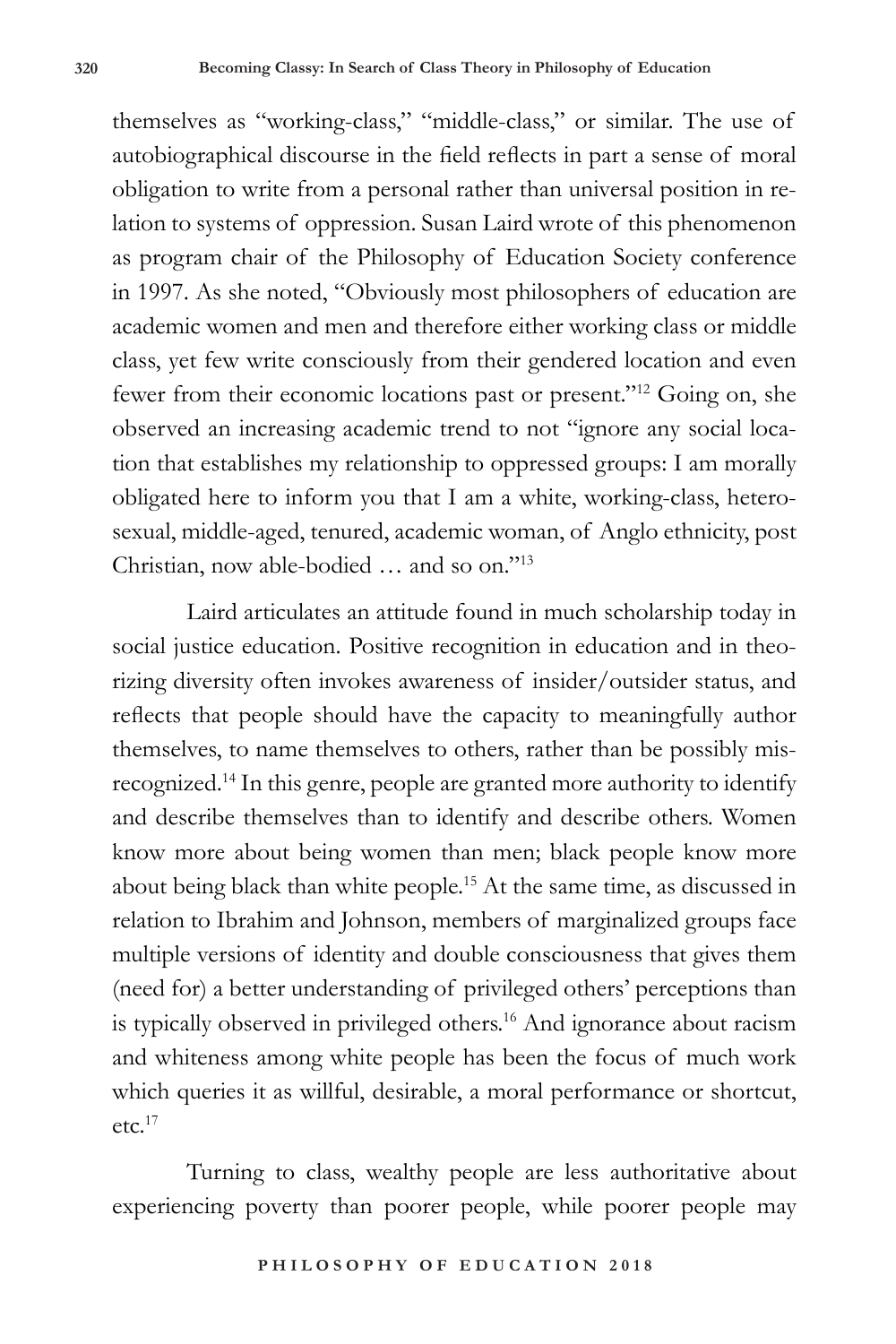be more accustomed to the perspectives of the more well-to-do than vice versa.18 If a person transcends class, moving from one position to another, they possess knowledge of both, and authority that comes from experience of both. However, the views of those with passing and transcending experiences are not necessarily generalizable. Those who transcend (for example, gender or sexual orientation identity) may have a greater awareness in relation to their experience than others.

Gaining academic authority normally comes with upward mobility, if there is a change in class position. This creates a bind for an academic who would want to communicate from experience of being poor. Their case is not generalizable to all poor people. It is not clear in this case if an academic can speak or write effectively of being poor, if they have a tenure-track position, for example, at the time of articulation. On the other hand, because upward mobility is not terribly unusual in academia, scholars often approach the topic as one about which all have roughly similar experience and authority. (In other words, upward-mobile experiences are not generalizable about being poor, but are treated as generalizable about being an academic.) In this context, it can be difficult to access epistemic authority while identifying as poor in higher education, particularly in critiquing the myth of meritocracy. For example, if I say, "the poor kids can't make it, and I would know," a response might be, "well, didn't you make it?"—if one believes I am an insider, and an academic authority. If my authority is accepted while my insider status is dismissed I might get a response like, "how would you know?" which questions how I could be, at the moment (or ever), an insider. To employ insider status to discuss class and injustice is unpersuasive, when class transcendence is regarded as normal.

That mobility discourse frames class transcendence as good in line with meritocratic ideology—leads to another issue that can discourage academics from identifying as poor. Poor people in the United States today are often stigmatized as essentially, possibly willfully, uneducated. Particularly if one parses class from race, the image is of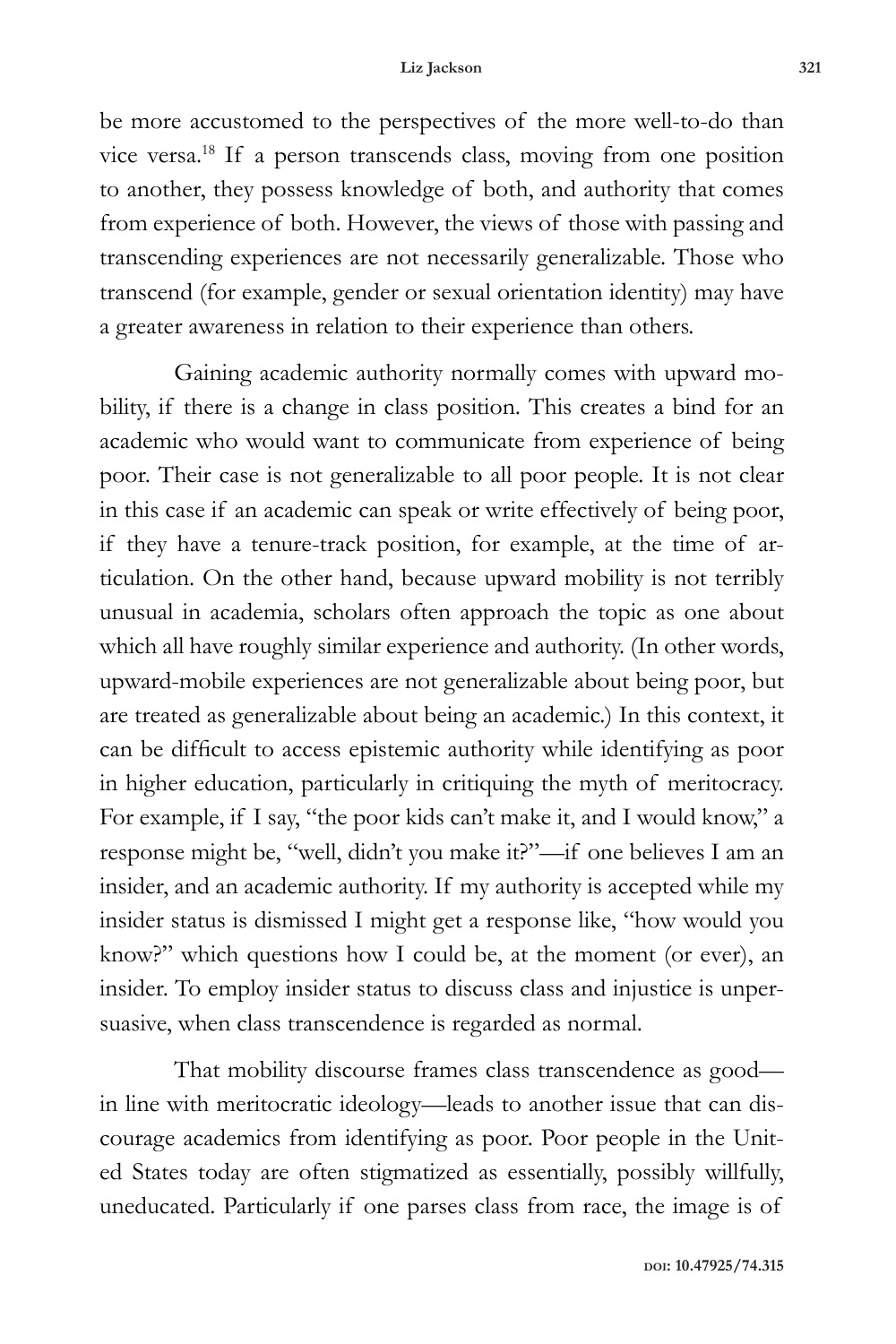ignorant, racist, Trump-supporting whites. Such discourse has been quite extreme since the Trump election, when mainstream reports often depicted Trump supporters as mentally and psychologically deficient.<sup>19</sup> One risks being identified with this group, as morally unenlightened, for pointing class out as significant. He risks being read quickly as sympathizing with racism, as meritocratic ideology remains implicitly accepted by many academics when it comes to class.

In relation, much writing about education for social justice focuses on middle-class/privileged white students, to the exclusion of serious analyses of poor white experiences. Such writing in effect obscures class as a significant factor, although it is kept in the kitchen sink.<sup>20</sup> Since not all white students are well-off, I wonder whether authors of such articles really know the backgrounds of their students. On the other hand, given the normalcy of class transcendence, perhaps simply attending a good university takes away one's identity as lower-class. My experiences inform my views here.

## BECOMING CLASSY

I grew up poor. "Working-class" would not be accurate, although I use it to feel polite around friends and colleagues. Until I was a teenager, our toilet was outside. There was plumbing in the kitchen, but the water was not and has never been drinkable. We filled up plastic milk jugs with water from a stream by the highway every week. I went to Head Start before kindergarten, for children living below the federal poverty level. When I was a teenager, my mother moved us in with my grandmother, as she had no other option and could no longer afford housing. Because of my experience, I always wonder whether there are poor yet functional families in the United States. I never saw one. In my neighborhood, some kids lived with foster parents who did not seem particularly caring, while many of my other friends' parents were permanently impaired by long-term serious drug use.

Growing up white in a rural community where the vast majority of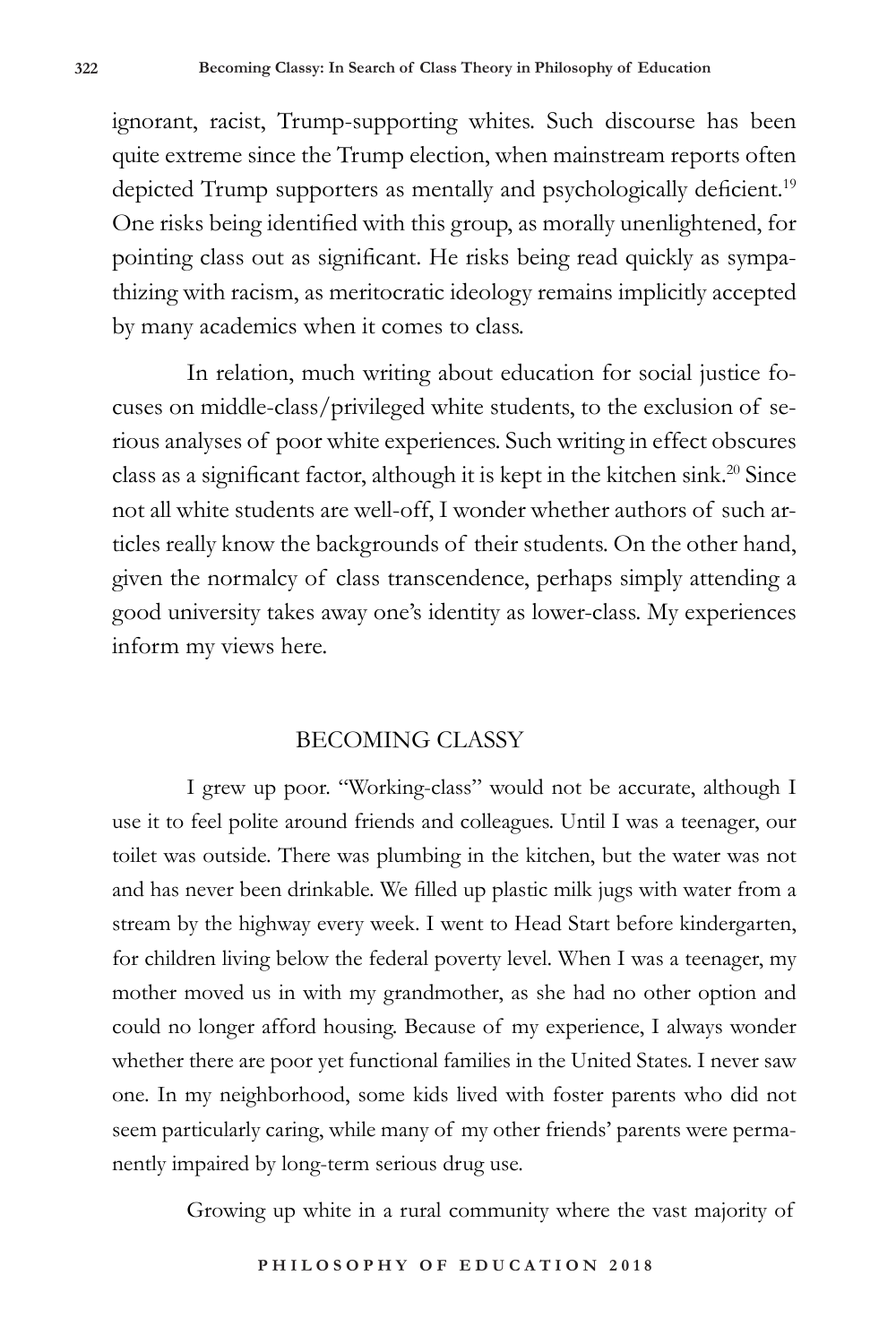#### **Liz Jackson 323**

people were white, and where some were working-class or middle-class while others were miserably poor, race did not significantly figure into my worldview. The few black and Asian kids in town were not among the sizeable impoverished population of which I was part, and among my friends were many Hispanic/Latino youth, whose class positions were generally better than those of my white friends. I was one of those color-blind whites, poor and uneducated.

I spent eighteen years waiting to get out of, and working to get out of, poverty that was material as well as emotional, psychological, of my spirit. Then I went as far as I could go with some aid and scholarships, to start living. At university, I plunged into interesting conversations with more worldly people and I learned, which was my aim. In particular, I was taught—by more sophisticated students and by some of my nicest, most caring professors that it is held in polite, educated society as morally deficient for white people to see themselves as not racist or as color-blind, and that it is morally good to accept racial complicity as a white person in a racist society. Such lessons were hardly intuitive to me. They resembled nothing I experienced, or could deeply know, although I was starting to learn more in social sciences classes about these things. The knowledge was abstract to me, but university was for bettering myself, and leaving behind the past. I had no academic counterpoint. I accepted the lessons.

I attended Cambridge University for my master's degree, and there I learned to be middle-class. I learned through socialization what to say and what not to say about politics, my family, my history, and my opinions; how to eat at a table; and how to do small talk. When I started my doctoral studies, some other students treated me like I was elite. I was called "Cambridge Liz" by some when I was not present. Then I found myself at a PES conference, discussing race, class, knowledge, and privilege. I quickly felt like no one really wanted to know what I thought. As a doctoral student, I was quite inept with jargon and argumentation. I worked to assimilate, while continuing to struggle to discuss race and class without feeling like (I was being taken for) one of the willfully racist white students criticized in some PES papers. Discussing my experiences as evidence seemed impolite, if not immoral.<sup>21</sup> I seemed obliged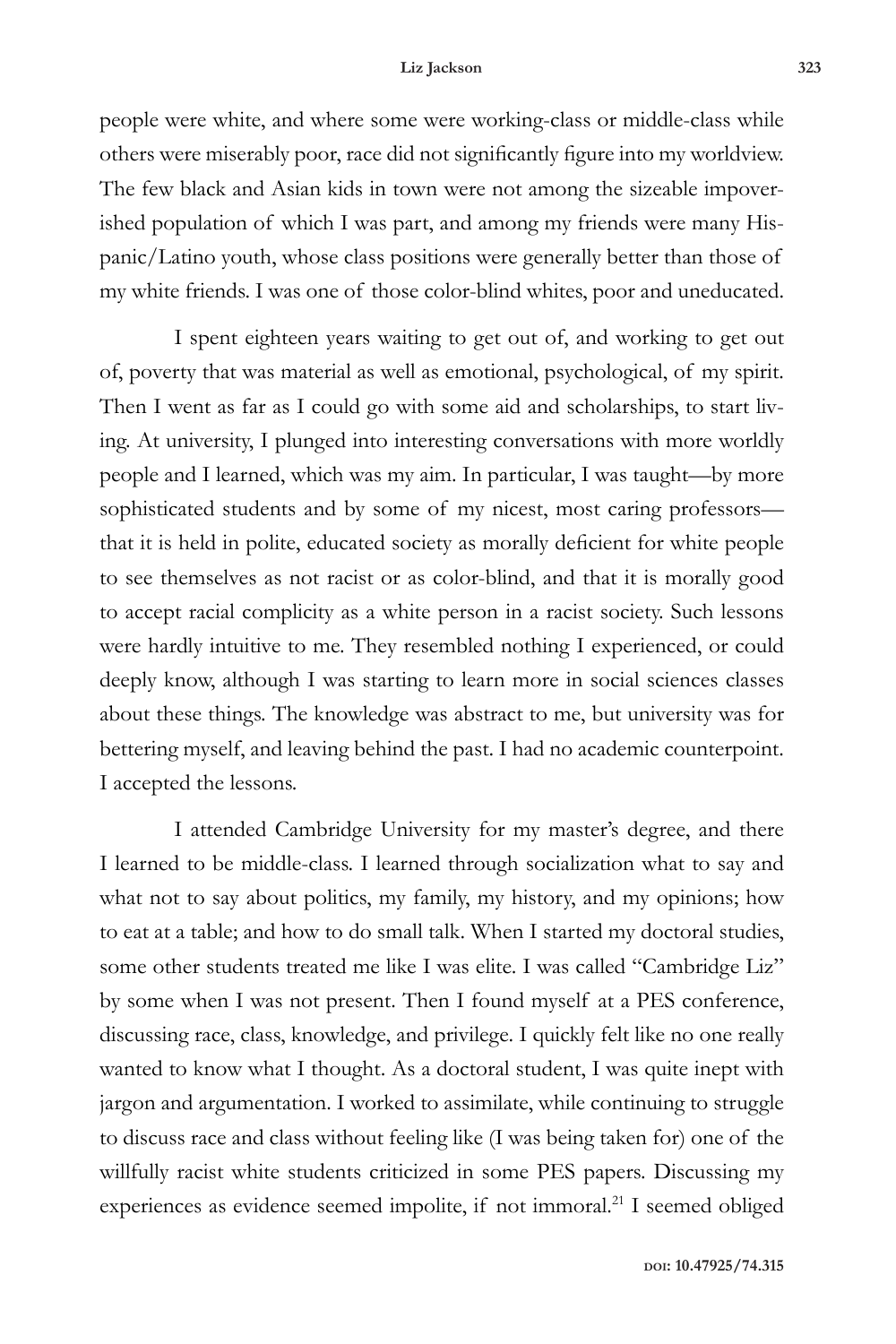to identify as white and privileged. Now with tenure and very good job conditions, my problems authoritatively discussing class have compounded. I have language and authority to speak, but lost along the way, having deliberately shed, my intimate knowledge of impoverishment.

Though I have not heard this story told before at PES, I am not necessarily unique. Some of my experiences likely resonate with others. Another challenge to understanding class is that it is very fuzzy. Many people did not have good indoor plumbing, depending on their age and geographical background; this does not always indicate poverty.<sup>22</sup> On the other hand, well-off people often desire to "middle" themselves and not be conspicuously well-off, and appear to come from humble origins.<sup>23</sup> In this case, if I identify as "working-class," well, "weren't we all"? Relativizing is natural, often intended as politeness, and class *is* fluid, and people *do* transcend. However, the conceptual fuzziness and category fluidity of class, in the context of common race-class conflation and neglect of class analysis, exacerbate the situation wherein the class passer loses her ability to speak of class as she gains authority to speak. Without deep recognition that material inequality creates harm, no white person can talk about class disadvantage with authority, unless from a superior angle, such as in condescending journalistic work pathologizing poor whites.<sup>24</sup>

Philosophers of education normally place "white" alongside "privileged" in text, and discuss "white middle-class students," but many whites who impact society are not middle-class or wealthy. Such work also seems to assume the class identities of students without giving proof—for instance, from student self-identification, or from university statistics.<sup>25</sup> Perhaps educational theorists considering ignorant, complicit, denying whites discuss wealthy whites incidentally. Yet Cambridge Liz, with deliberate affectation, may be the poorest student in the seminar. Despite much strong work about social justice in education, philosophers of education face challenges to understand class disadvantage amidst conceptual fuzziness, category fluidity and normalized passing, and the tendency to conflate race and class such that to be white and poor is a black box, given other more vivid harms in society.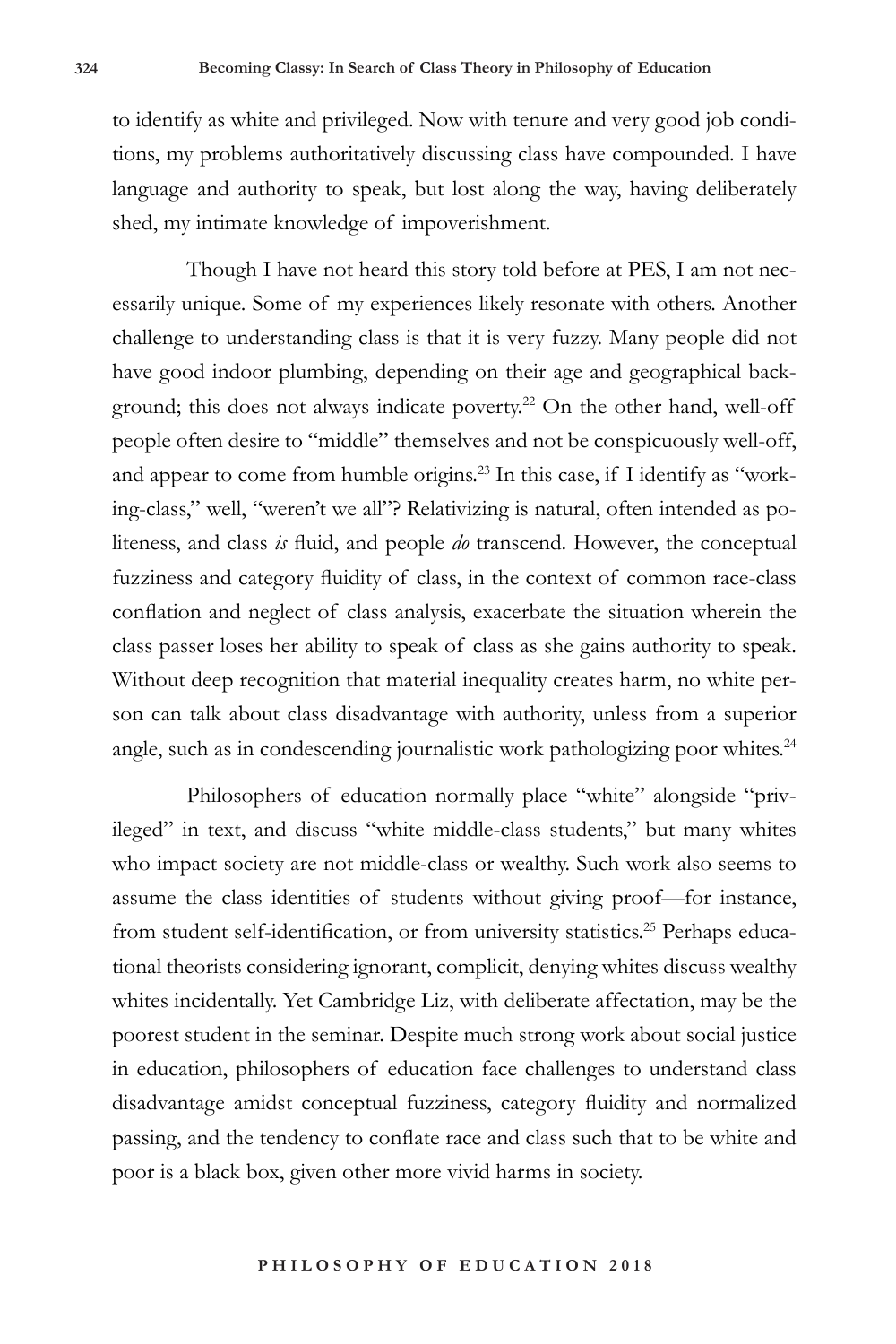### REVEALING CLASS

There is a lot in the kitchen sink. How it all goes together is not obvious, and there are different kitchen sinks, which change over time. Sometimes the content is clear, and sometimes it is not. My story is not given here to sympathize with poor whites to the exclusion of other marginalized groups. Rather, it is done to emphasize the value of better conceptualizing class in relation to diverse identities. In this context, it problematizes the kitchen sink for possibly conflating categories, and encourages more precise analyses, to not blend distinctions incidentally. The kitchen sink highlights difference, but its impact can be paradoxical, if students experience their identities and becomings being essentialized, due to its tendency to simplify, rather than concretize complexity and fluidity.

Although this does not tend to be reflected on in discussions of class in educational theory (probably because these are more often conducted at the macro level), class is *deeply felt,* like other social categories of advantage and disadvantage: as deficiency and lacking, as boundedness to scripts—in this case, of meritocracy, of fitting in within groups and being recognizable across groups.26 From the top-down, it may appear as if class disadvantage is just a lack of tools, but being recognizable across and within class places different demands on people that go beneath skin, to affective and emotional experience. It is not a lever or a switch, but a matter of recognition and relation, of desire for belonging and for acceptance as morally good. Yet, as Andrew Sayer notes, though class is a kind of cultural difference which is embodied and lived, poor people are hardly "clamouring for poverty to be legitimized and valued."<sup>27</sup> The desire for recognition in this case is directly related to material injustice and distribution, such that the poor often face criticisms of being not politically correct or moral in expression, while their attempts at a different sort of recognition are rarely read as effective social justice work.<sup>28</sup> Recognition of class thus entails, most basically, observing the extent to which "what you have determines what you get"—as well as how you feel, and who you are. In relation, it is recognition of how "economic inequalities … are forms of oppression and exploitation."29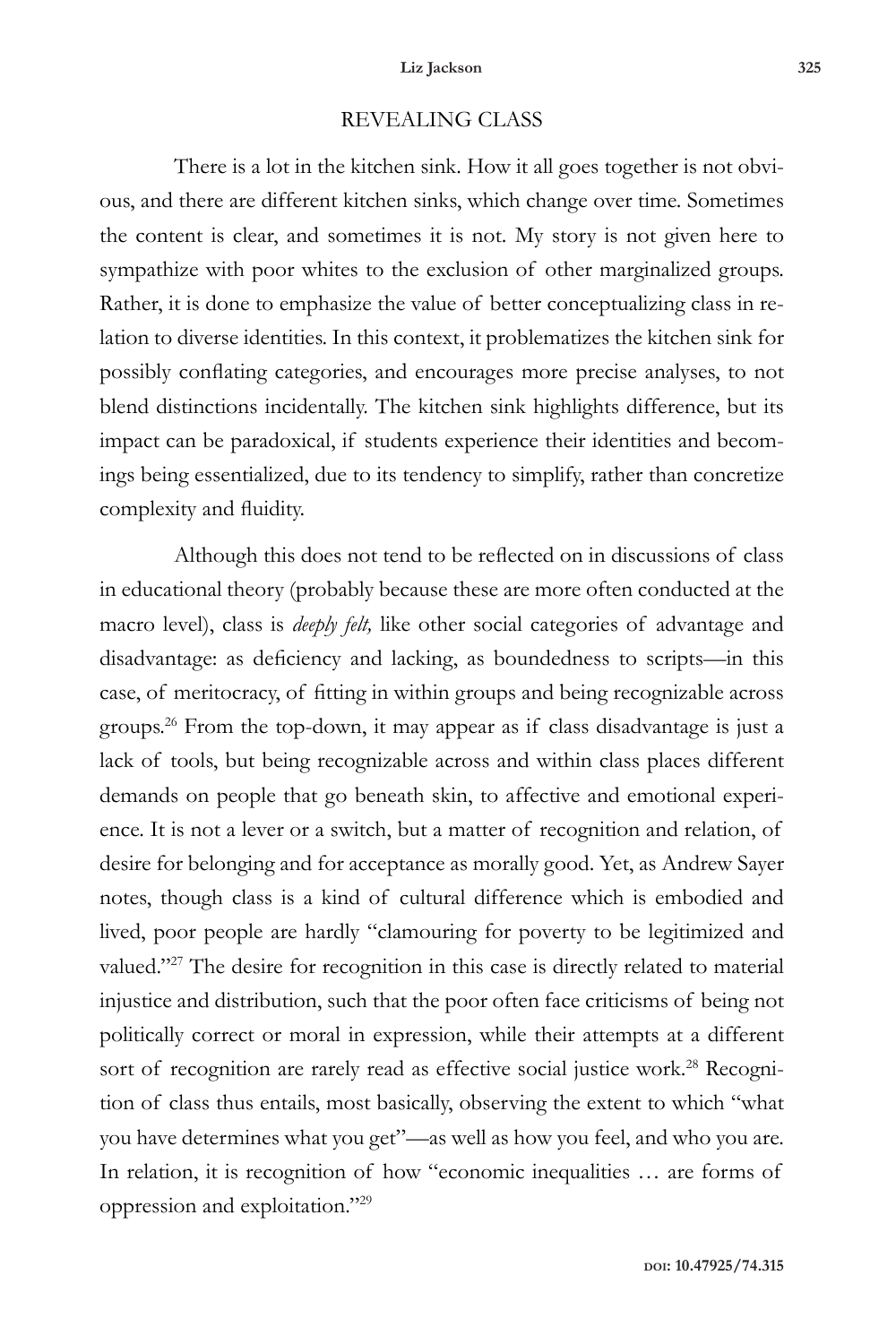As class identity is complex in relation to education, it is thus also worth exploring class in educational and societal relations with students as lived experience. As theorists and educators, reflecting more expansively on class fluidity, dynamism, and transcendence in one's own life and in those of students need not distract from witnessing other harmful and oppressive ideological processes. Ideally, an analysis that does not unwittingly preclude classbased recognition and class transcendence issues can bolster understanding of social and educational transcendence and empowerment in the complex realities of lived experience. Philosophers of education can "stay classy" by taking class seriously, as a sharp instrument that should not be kept at the bottom of a slippery, opaque kitchen sink. Likewise, social justice educators can attend to rather than take for granted the impacts of class, in building inclusive spaces that avoid essentialism and various forms of misrecognition.

<sup>1</sup> Natasha Levinson, "Unsettling Identities: Conceptualizing Contingency," in *Philosophy of Education 1997*, ed. Susan Laird (Urbana, IL: Philosophy of Education Society, 1997), 62.

<sup>2</sup> Audrey Thompson, "Response: Agent Provacateuse," in *Philosophy of Education 2001*, ed. Suzanne Rice (Urbana, IL: Philosophy of Education Society, 2001), 89. 3 See for example: Kenneth Howe, "On Equality versus Adequacy: Principles and Normative Frameworks," in *Philosophy of Education 2013*, ed. Cris Mayo (Urbana, IL: Philosophy of Education Society, 2013); Lynda Stone, "Dewey's Contribution to an American Hubris: Philosophy of Democracy, Education, and War," in *Philosophy of Education 2002*, ed. Scott Fletcher (Urbana, IL: Philosophy of Education Society, 2002); and Peter Giampietro, "(Un)Disciplining Virtue: Autonomy as Attunement and Relation," in *Philosophy of Education 2006*, ed. Daniel Vokey (Urbana, IL: Philosophy of Education Society, 2006).

<sup>4</sup> Awad Ibrahim, "One is Not Born Black: Becoming and the Phenomenon(ology) of Race," *Philosophical Studies in Education* 35, (2007): 80.

<sup>5</sup> Ibrahim, "One is Not Born Black," 82.

<sup>6</sup> James Weldon Johnson, *The Autobiography of an Ex-Colored Man* (Boston: Sherman, French & Company, 1912).

<sup>7</sup> For example see Barbara Applebaum and Erin Stoik, "On the Meaning and Necessity of a White, Anti-Racist Identity," in *Philosophy of Education 2000*, ed. Lynda Stone (Urbana, IL: Philosophy of Education Society, 2000); George Yancy, "How Can You Teach Me if You Don't Know Me? Embedded Racism and White Opacity,"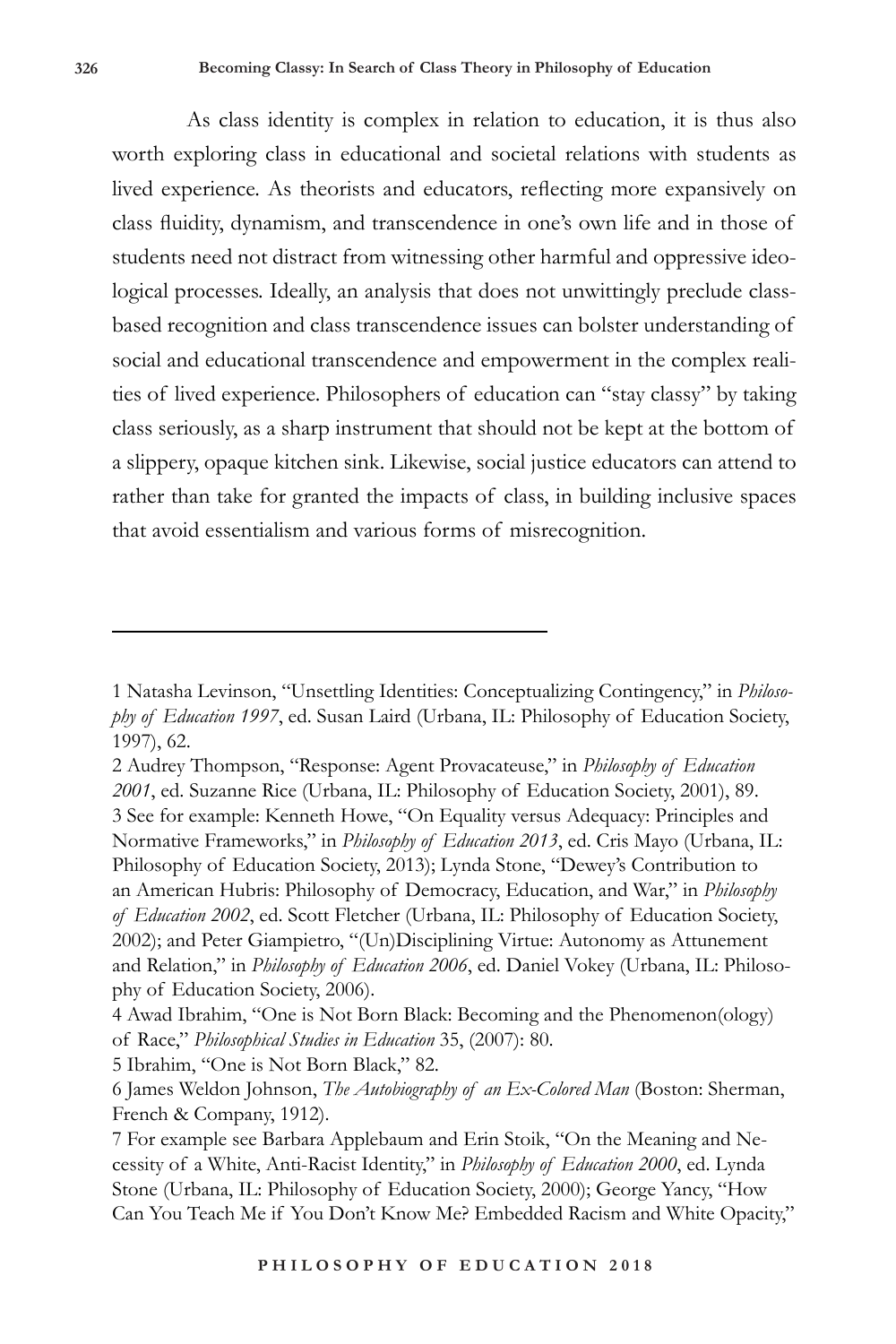in *Philosophy of Education 2012*, ed. Claudia W. Ruitenberg (Urbana, IL: Philosophy of Education Society, 2012).

8 See for instance, Barbara Applebaum, "On 'Glass Snakes,' White Moral Responsibility, and Agency Under Complicity," *Philosophy of Education 2005*, ed. Kenneth R. Howe (Urbana, IL: Philosophy of Education Society, 2005).

9 See Jesse Singal, "This is What a Modern-Day Witch Hunt Looks Like," *New York Magazine*, May 2, 2017, http://nymag.com/daily/intelligencer/2017/05/transracialism-article-controversy.html.

101 See for instance, The Gender Issue, *National Geographic,* January 2017.

11 Tuvel was also charged with harmfully dead-naming Caitlyn Jenner, although Jenner still uses her old name. See Singal, "This is What a Modern-Day Witch Hunt Looks Like."

12 Susan Laird, "Introduction," in *Philosophy of Education 1997*, ed. Laird.

13 Laird, "Introduction."

14 Charles Taylor, *Multiculturalism: The Politics of Recognition* (Princeton: Princeton University Press, 1992).

15 Uma Narayan, "The Project of Feminist Epistemology: Perspectives from a Nonwestern Feminist," in *The Feminist Standpoint Reader: Intellectual and Political Controversies*, ed. Sandra G. Harding (New York: Routledge, 2004).

16 That minority youth should therefore be helped to understand multiple perspectives in a way that is empowering to them is advocated in Meira Levinson, *No Citizen Left Behind* (Cambridge: Harvard University Press, 2012).

17 See for instance Cris Mayo, "Vertigo at the Heart of Whiteness," in *Philosophy of Education 2000*, ed. Stone; John Warren and Kathy Hytten, "The Faces of Whiteness: Pitfalls and the Critical Democrat," *Communication Education* 53, no. 4 (2004).

18 See for instance Donna Selman-Killingbeck, "Can a Working-Class Girl Have Roots and Wings? White Trash in the Ivory Tower," in *Reflections from the Wrong Side*  of the Tracks: Class, Identity, and the Working-Class Experience in Academe, eds. C. Vincent Samarco and Stephen L. Muzatti (Lanham: Rowman & Littlefield, 2006).

19 For example see Stephanie McCrummen, "Finally, Someone Who Thinks Like Me," *Washington Post*, October 1, 2016, https://www.washingtonpost.com/national/finally-someone-who-thinks-like-me/2016/10/01/c9b6f334-7f68-11e6-9070- 5c4905bf40dc\_story.html?utm\_term=.6ae47b5c6b85.

20 Many related points are made by Lawrence Blum in "Reservations About White Privilege Analysis," in *Philosophy of Education 2008,* ed. Barbara Stengel (Urbana, IL: Philosophy of Education Society, 2009).

21 Simon Charlesworth discusses the academic "euphemization that the working class feel, intuitively," in *A Phenomenology of Working-Class Experience* (Cambridge: Cambridge University Press, 2000), 141.

22 Liz Jackson, "Comparing Race, Class and Gender," in *Comparative Educational Research: Approaches and Methods*, eds. Mark Bray, Bob Adamson and Mark Mason (Hong Kong: Springer/Comparative Education Research Centre, 2014).

23 See Rachel Sherman, "What the Rich Won't Tell You," *New York Times*, September 8, 2017, https://www.nytimes.com/2017/09/08/opinion/sunday/what-the-richwont-tell-you.html, on wealthy people hiding their privilege.